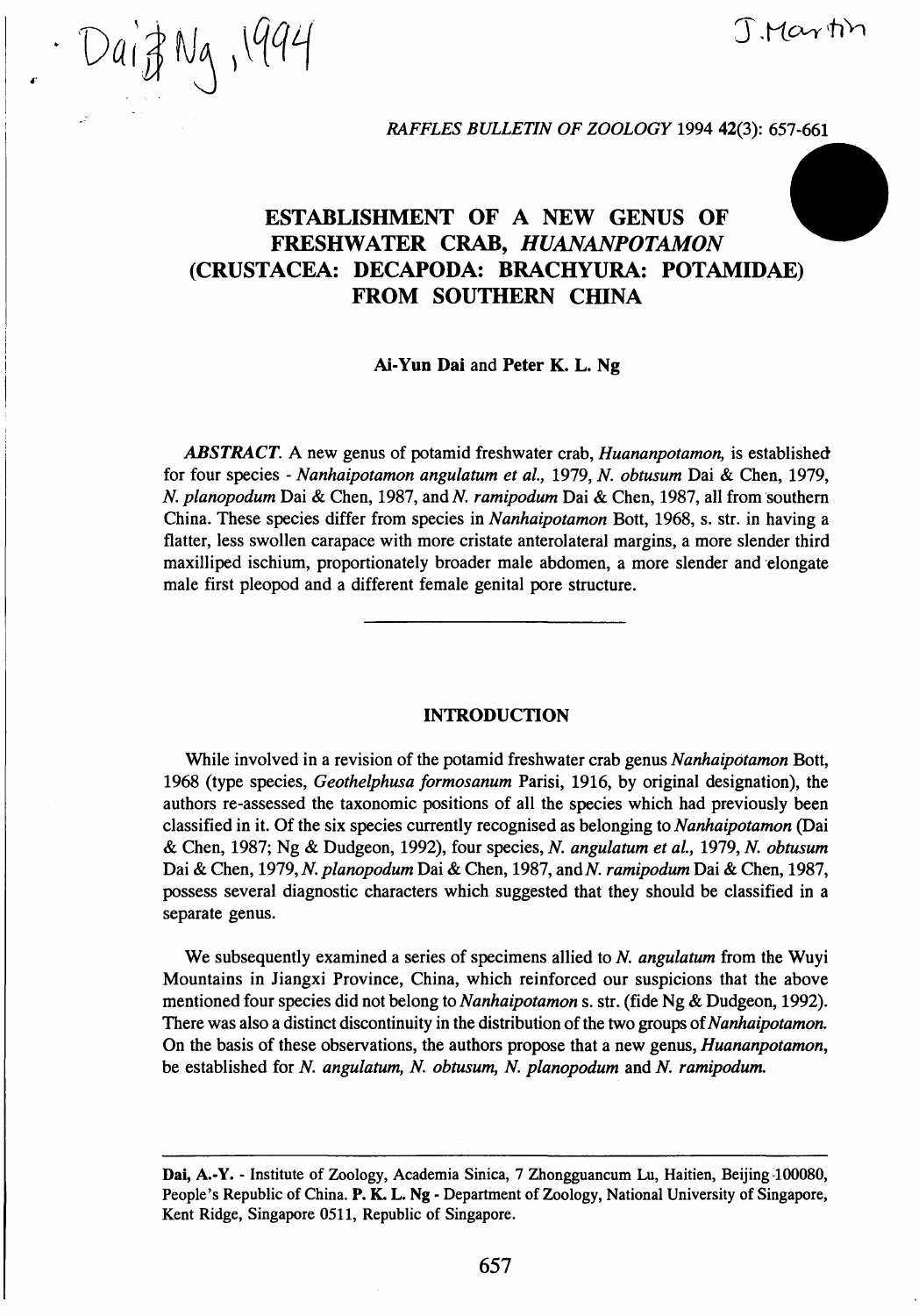Þ

#### **MATERIAL AND METHODS**

We have examined all the original material of N. angulatum, N. obtusum, N. planopodum and *N. ramipodum,* as well as topotypic material of *N. formosense and N. hongkongense.*  Topotypic specimens of N. yaeyamense Minei, 1973, and N. balssi Bott, 1968 (both species were assigned to *Nanhaipotamon* by Bott, 1970; Minei, 1973) have also been examined. Specimens examined are currently deposited in the Academia Sinica, Beijing, China; and the Zoological Reference Collection, Department of Zoology, National University of Singapore.

*Material examined. - [Nanhaipotamon angulatum,* specimens in Academia Sinica, Beijing] - 3 males, 1 female (FJ 757902-1), Fujian Province, coll. v.1975 (types). - 2 males, 1 female (FJ 757902-2), Jian'ou, Fujian Province, coll. 1979. -1 male, 2 females (1 ovigerous) (FJ 757902-3), Jian'ou, Fujian Province, coll. 1979. - 3 males (FJ 757902-4), Jian'ou, Fujian Province, coll. vi.l978. - 1 male (FJ 757902-5), Jian'ou, Fujian Province, coll. vi.l979. All localities in southern China.

#### **TAXONOMY**

#### FAMILY POTAMIDAE ORTMANN, 1896

#### *Huananpotamon,* **new genus**

*Diagnosis.* - Carapace slightly convex fore and aft, dorsal surface with fine rugae on epibranchial regions; branchial regions not distinctly swollen. Anterolateral border cristate, lined with distinct granules. Ischium of third maxilliped rectangular; exopod with short flagellum. Male abdomen relatively narrow, acutely triangular in shape. Male first pleopod relatively long, slender, distal part of subterminal segment slender, neck-like, terminal segment relatively elongated, distinctly longer than subterminal segment, dorsal fold with distal part expanded to form lobe, flap or similar projection. Distal segment of male second pleopod subsequal to length of basal segment. Outer lateral border of female genital pore arched.

*Etymology.* - The name is derived from the Chinese for "southern China" in combination with the name "Potamon". Gender neuter.

*Type species. - Nanhaipotamon angulatum* Dai, Chen, Song, Fan, Lin & Zeng, 1979, by present designation (see Dai *et al,* 1979: 122-124, PI. 1: 1, Fig. 1). The species was published as *"Nanhapotamon angulatum* "Dai et Lin" (Dai *et al,* 1979: 122), but the rest of the text made no indication as to who prepared the descriptions. According to Article 50a of the International Code of Zoological Nomenclature (1985), the authorship of *N. angulatum* should be cited as Dai, Chen, Song, Fan, Lin & Zeng, 1979 (see also Ng, 1992).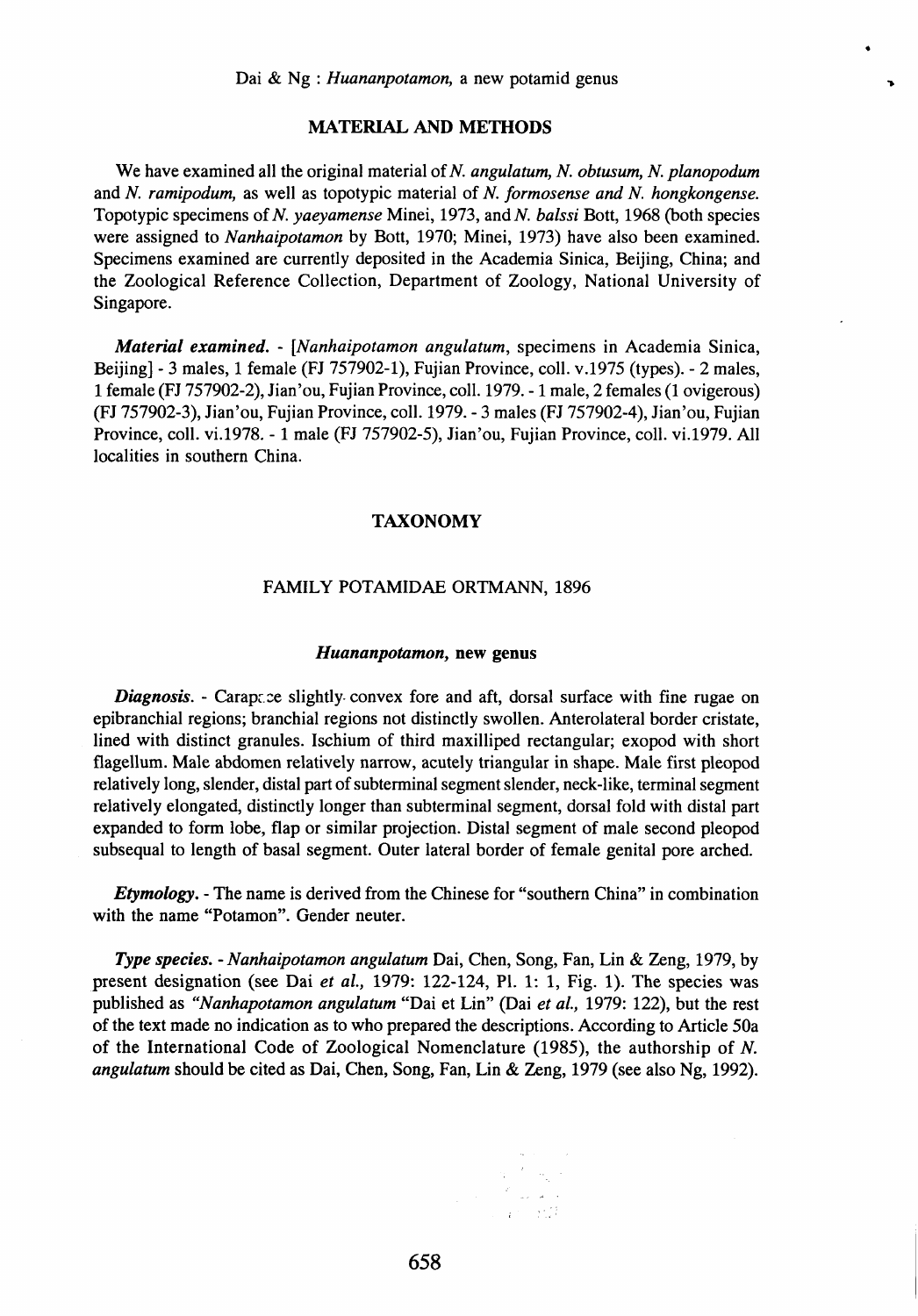## *RAFFLES BULLETIN OF ZOOLOGY* 1994 42(3)

## **DISCUSSION**

*Huananpotamon,* new genus, resembles *Nanhaipotamon* externally, but differs in several key aspects (Table 1). Also, all the known species *oi Huananpotamon* are distinctly smaller in size (adult carapace breadth 16.5-23.0 mm) compared to *Nanhaipotamon* (adult carapace breadth 21.1-35.1 mm).

The genus *Nanhaipotamon* Bott, 1968, is now restricted to only two species, *N. formosanum* (Parisi, 1916) and A^. *hongkongense* (Shen, 1940). *Nanhaipotamon balssi* Bott, 1968, was recently referred to a new genus, *Mindoron,* by Ng & Takeda (1992). *Nanhaipotamon yaeyamense* Minei, 1973, will be referred to a new genus at a later date (P. K. L. Ng & S. Shokita, unpublished data) (see Ng & Dudgeon, 1992).

|                  |                               | Nanhaipotamon                                                                                                      | Huananpotamon                                                                                                |
|------------------|-------------------------------|--------------------------------------------------------------------------------------------------------------------|--------------------------------------------------------------------------------------------------------------|
| 1.               | Carapace                      | distinctly convex<br>fore and aft, appears<br>domed                                                                | slightly convex<br>fore and aft, not<br>domed                                                                |
| 2.               | Dorsal surface<br>of carapace | almost smooth                                                                                                      | with fine rugae                                                                                              |
| 3.               | Branchial region              | distinctly swollen                                                                                                 | not obviously swollen                                                                                        |
| $\overline{4}$ . | Anterolateral<br>border       | slightly cristate,<br>almost rounded                                                                               | distinctly cristate,<br>lined with granules                                                                  |
| 5.               | Third maxilliped              | ischium very broad,<br>appears squarish,<br>inner margin<br>distinctly dilated                                     | ischium more slender,<br>appears rectangular,<br>inner margin not<br>dilated                                 |
| 6.               | Male abdomen                  | proximal segments<br>very broad, segment<br>6 and telson elongate<br>relatively broad                              | proximal segments<br>comparatively narrow,<br>segment 6 and telson                                           |
| 7.               | Male first pleopod            | stout, terminal<br>segment relatively<br>short; distal half of<br>subterminal segment<br>stout, gently<br>tapering | slender, terminal<br>segment relatively<br>long; distal half of<br>subterminal segment<br>slender, neck-like |
| 8.               | Female genital pore           | outer lateral border<br>angulated                                                                                  | outer lateral border<br>arched                                                                               |

Table 1. Differences between *Nanhaipotamon* Bott, 1968, and *Huananpotamon,* new genus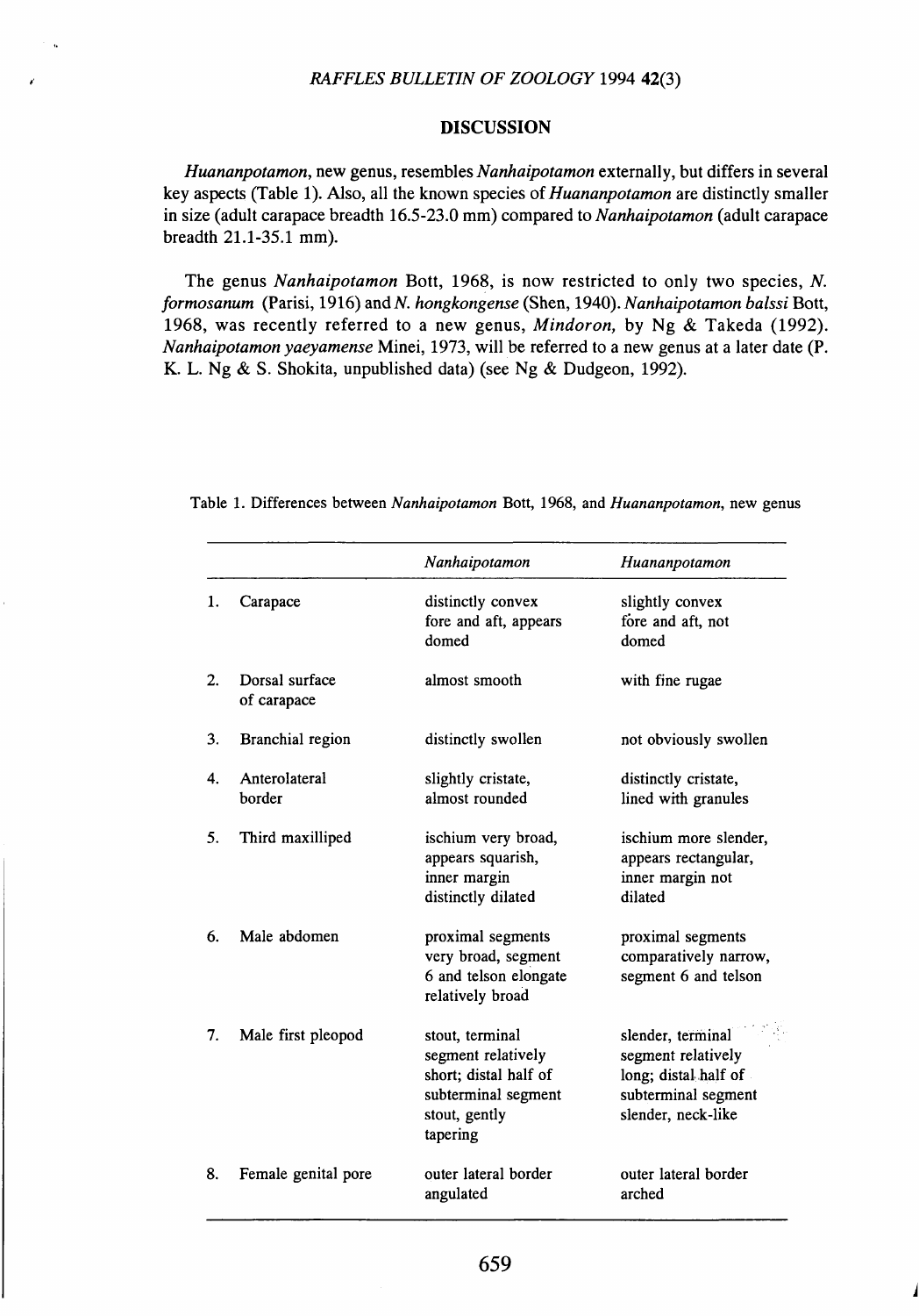

Fig. *\. Huananpotamon angulatum* (Dai *et ai,* 1979), new combination. Holotype male, carapace width 18.5 mm, carapace length 15.6 mm, Jian'ou, Fujian Province (FJ 757902-1).